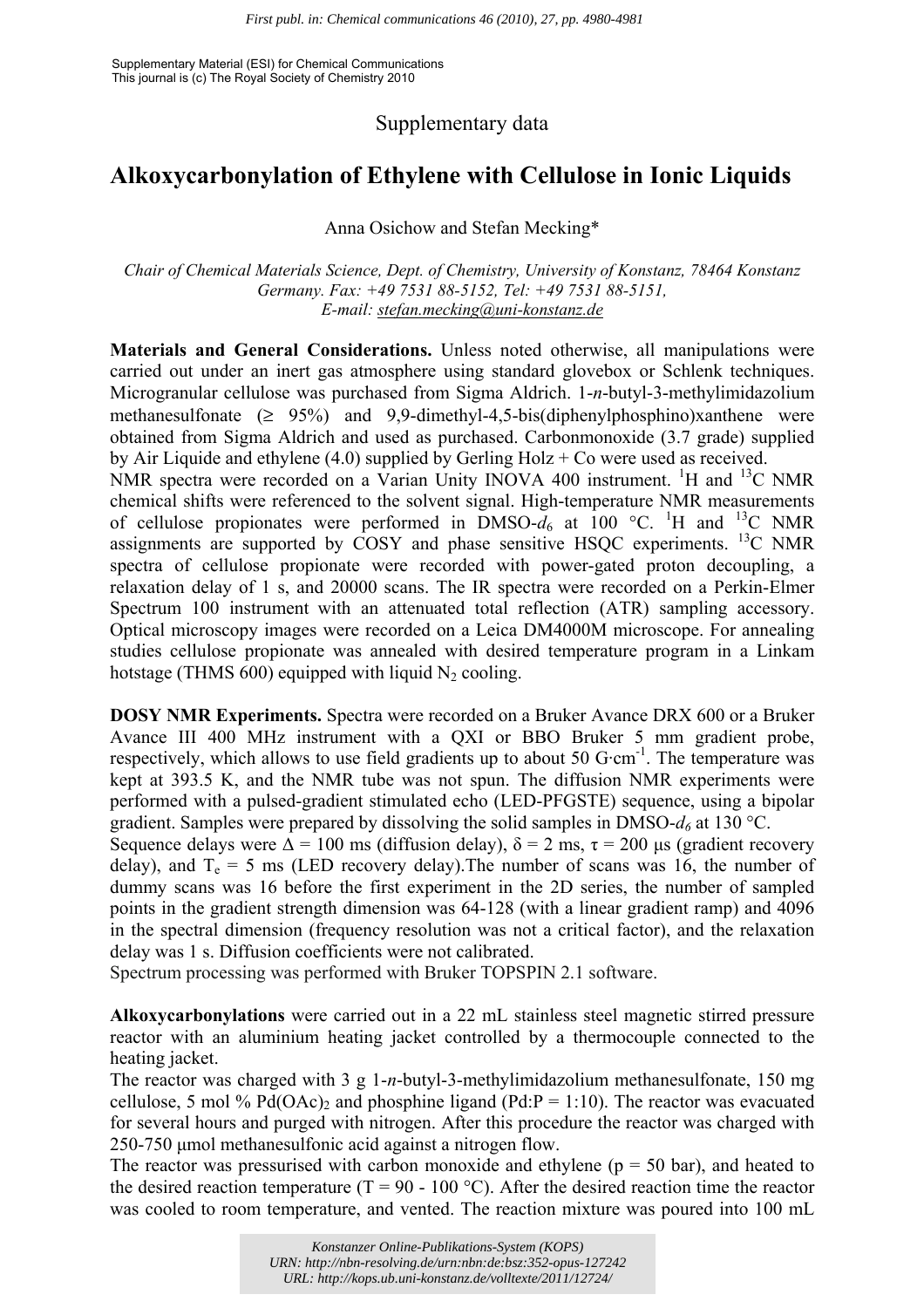dest. water and the precipitated cellulose propionate was isolated by filtration, washed several times with water, and dried in vacuum at 50 °C.

**Non-catalytic propionylation of cellulose for preparation of comparative samples.1**  To a solution of 0.3 g (9.3 mmol OH) of cellulose in 7 g of [bmim][Cl], 15 mL (117 mmol) of propionic anhydride and 15 mL of pyridine were added. The solution was stirred for 24 h at 80 °C. To isolate the product, the solution was precipitated into 200 mL of dest. water. The product was separated and washed twice with water and finally dried at 50 °C in vacuum.

## **NMR and IR analysis** cellulose propionate

<sup>1</sup>H NMR (DMSO- $d_6$ , 400 MHz, 100 °C):  $\delta$ /ppm = 0.97 (m, 9H, H-9), 2.2-2.3 (m, 8H, H-8), 3.4-5.1 (cellulose backbone).

<sup>13</sup>C NMR (DMSO- $d_6$ , 100 MHz, 100 °C): δ/ppm = 8.2 (C-9), 26.3 (C-8), 62.0 (C-6'), 59.1 (C-6), 71.3-74.9 (C-2, C-3, C-5), 79.5 (C-4), 99.1 (C-1´), 101.8 (C-1), 171.6 (CO), 172.2 (CO), 172.8 (CO).

FT-IR: 3340  $v(OH)$ , 2963 and 2940  $v(CH)$ , 2877  $v(CH)$ , 1738  $v(C=O \text{ ester})$ , 1163  $v(C-O-C)$ .

## **9,9-dimethyl-4,5-bis(diphenylphosphino)xanthene-2,7-bissulfonic acid (1a)** <sup>2</sup>

A solution of 9,9-dimethyl-4,5-bis(diphenylphosphino)xanthene (0.7 g, 1.21 mmol) in dry dichloromethane (2 mL) was cooled to 0  $\degree$ C and concentrated sulfuric acid (1.03 mL) was added. Dichloromethane was removed by evaporation under vacuum, and after 9,9 dimethyl-4,5-bis(diphenylphosphine) xanthene was completely dissolved in the concentrated sulphuric acid, oleum  $(1.03 \text{ mL})$  was added to the cooled solution. Subsequently the mixture was warmed to room temperature and stirred for 24 h. After cooling the reaction mixture to -10 °C, degassed ice/water (5.5 mL) was added slowly to the solution, which resulted in a white precipitate. After filtration, the white solid was used without further purification. After drying at 50 °C under vacuum crude 1a was obtained; yield: 1.0 g; <sup>1</sup>H NMR (CD<sub>3</sub>OD, 400MHz, 25 °C): δ/ppm =1.71 (s, 6H), 7.23 - 7.38 (m, 22H), 8.06 (s, 2H); <sup>31</sup>P NMR (CD<sub>3</sub>OD, 161MHz, 25 °C):  $\delta$ /ppm = -16 (s).

**9,9-Dimethyl-2,7-bissulfonato-4,5-bis(diphenylphosphino)xanthene Sodium Salt (1b)** <sup>2</sup>  Compound **1a** (1.0 g) was neutralized with a 0.5 M NaOH solution (6 mL) in water and the water was removed by freeze-drying. The product was washed with EtOH (10 mL) and a white powder was obtained; yield: 0.9 g (95 %); <sup>1</sup>H NMR (CD<sub>3</sub>OD, 400MHz, 25 °C):  $\delta$ /ppm  $= 1.69$  (s, 6H),  $7.18 \pm 7.28$  (m, 22H), 8.00 (s, 2H); <sup>31</sup>P NMR (CD<sub>3</sub>OD, 161MHz, 25<sup>-5</sup>C):  $\delta$ /ppm = -17.7 (s).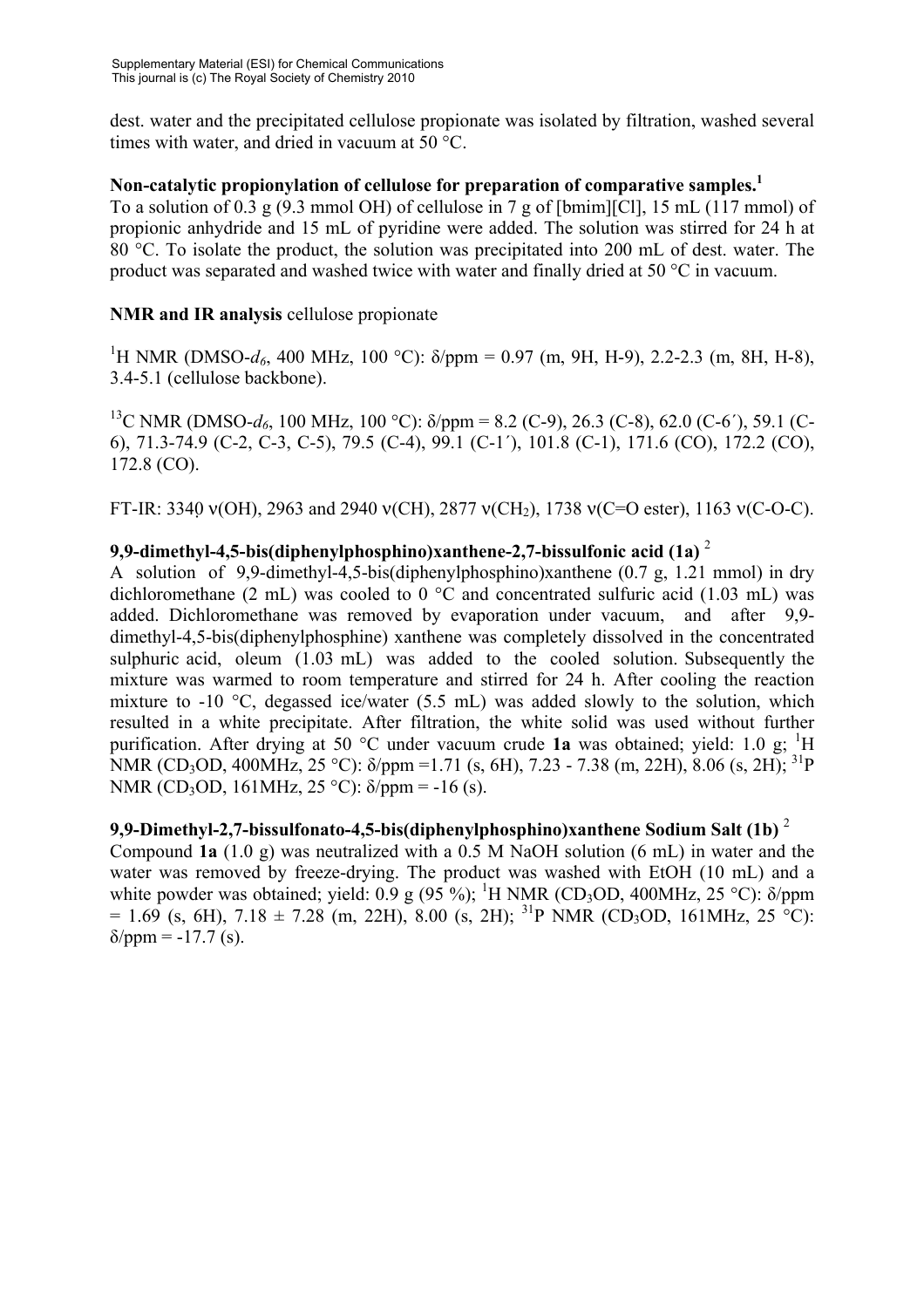

**Figure S1.** <sup>13</sup>C NMR spectrum of a cellulose propionate (DS =  $1 - 2$ ) from catalytic alkoxycarbonylation, DMSO- $d_6$ , 100 MHz, 100 °C (carbon signals for positions C-1 and C-6 of substituted cellulose are indexed by ´).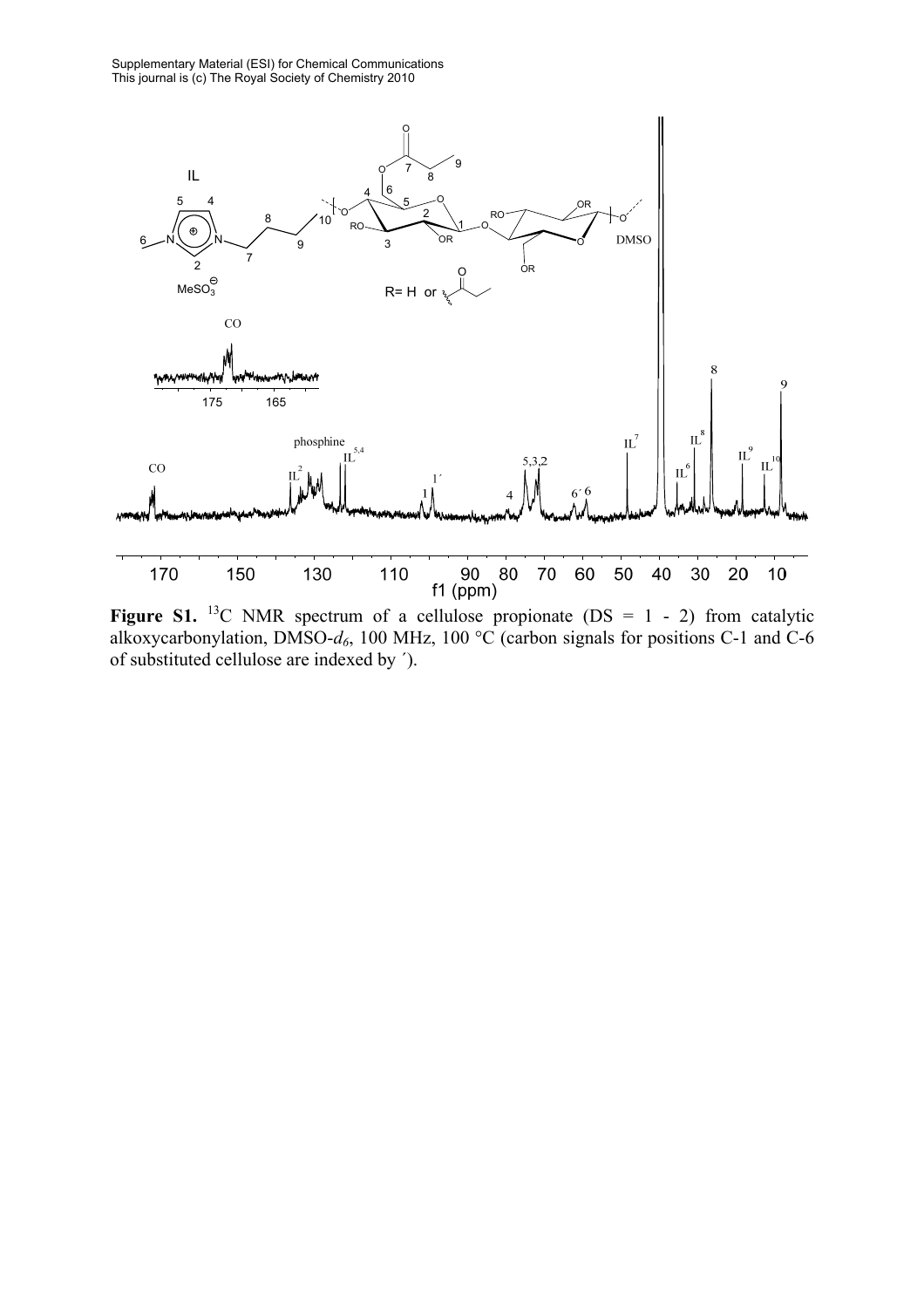

**Figure S2.** <sup>13</sup>C NMR spectra of a non-catalytically generated cellulose propionate ( $DS = 3$ and 1.4) (top and center) and cellulose propionate  $(DS = 1-2)$  from catalytic alkoxycarbonylation (bottom); DMSO- $d_6$ ; 100 MHz; 100 °C; carbon signals for positions C-1 and C-6 of substituted cellulose are indexed by ´.



Figure S3. Enlarged section of the above <sup>13</sup>C NMR spectra of a non-catalytically generated cellulose propionate ( $DS = 3$  and 1.4) (top and center) and cellulose propionate ( $DS = 1 - 2$ ) from catalytic alkoxycarbonylation (bottom); DMSO-*d6*; 100 MHz; 100 °C.